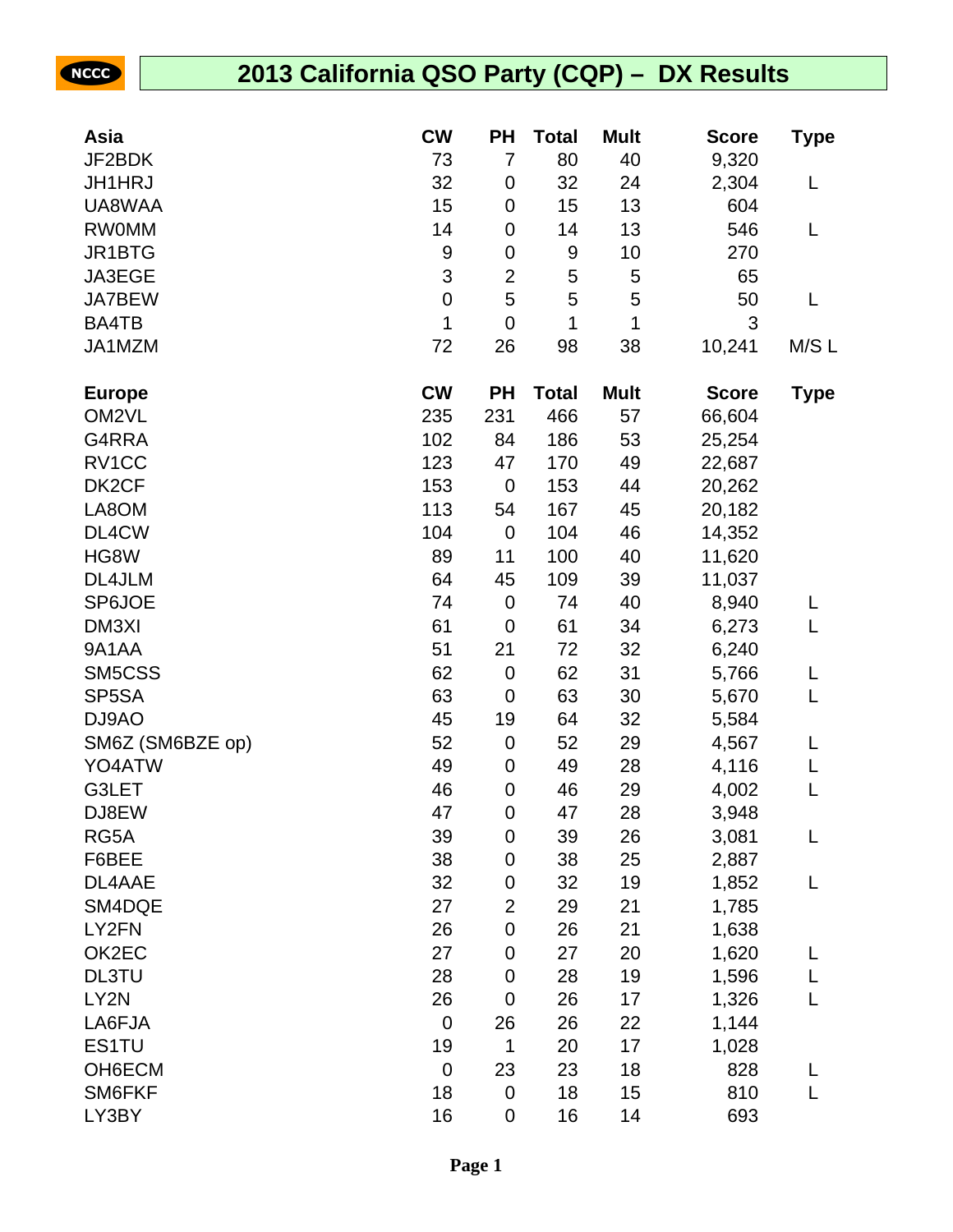NCCC

## **2013 California QSO Party (CQP) – DX Results**

| <b>Europe</b>        | <b>CW</b>                 | <b>PH</b>                 | <b>Total</b>   | <b>Mult</b>    | <b>Score</b> | <b>Type</b> |
|----------------------|---------------------------|---------------------------|----------------|----------------|--------------|-------------|
| SP5AUB               | $\overline{0}$            | 17                        | 17             | 17             | 595          |             |
| OK1FCA               | 14                        | $\mathbf 0$               | 14             | 13             | 546          | L           |
| EA6AZ                | $\overline{4}$            | 12                        | 16             | 13             | 500          | L           |
| DL3GA                | 12                        | $\ensuremath{\mathsf{3}}$ | 15             | 10             | 435          |             |
| F8BFU                | 12                        | $\boldsymbol{0}$          | 12             | 12             | 432          | L           |
| <b>IK2CFD</b>        | 12                        | $\mathbf 0$               | 12             | 10             | 360          | L           |
| PA4HM                | $\mathbf 0$               | 11                        | 11             | 15             | 345          | L           |
| G4JFS                | $\pmb{0}$                 | 10                        | 10             | 10             | 200          | L           |
| PA3ARM               | $\boldsymbol{9}$          | $\mathbf 0$               | 9              | $\overline{7}$ | 189          | L           |
| ON3ND                | $\overline{7}$            | $\pmb{0}$                 | $\overline{7}$ | 7              | 147          | L           |
| G6VMR                | $\overline{2}$            | $\,6$                     | 8              | 8              | 144          |             |
| MOCFW (JK3GAD op)    | 5                         | $\pmb{0}$                 | 5              | 5              | 75           | L           |
| CT2JBG               | $\mathbf 0$               | $\ensuremath{\mathsf{3}}$ | 3              | 3              | 18           | Q           |
| G3XVR                | 85                        | $\mathbf 0$               | 85             | 40             | 10,200       | M/SL        |
| DL8ZAW               | 60                        | 11                        | 71             | 35             | 7,105        | M/S         |
| LY5W (+ LY2NFT)      | 68                        | 1                         | 69             | 32             | 6,640        | M/S L       |
| DF <sub>2</sub> RG   | 18                        | 53                        | 71             | 32             | 5,200        | M/S         |
| IZ8FAV               | 47                        | 1                         | 48             | 28             | 4,004        | M/S L       |
| <b>UA4LCH</b>        | 21                        | 31                        | 52             | 30             | 3,780        | M/S         |
| EI/W5GN              | 44                        | $\mathbf 0$               | 44             | 22             | 2,904        | M/S L       |
| DL5YM                | 37                        | $\mathbf 0$               | 37             | 25             | 2,812        | M/S         |
| YO8WW                | 27                        | 11                        | 38             | 26             | 2,704        | M/S L       |
| <b>IK2AOO</b>        | 34                        | $\mathbf 0$               | 34             | 20             | 2,070        | M/S         |
| OK2BUT               | 19                        | $\boldsymbol{0}$          | 19             | 17             | 969          | M/SL        |
| <b>S56A</b>          | $\ensuremath{\mathsf{3}}$ | 9                         | 12             | 11             | 308          | M/SL        |
| SM5ALJ               | $\overline{2}$            | $\pmb{0}$                 | $\overline{2}$ | $\overline{2}$ | 12           | M/S         |
| <b>North America</b> | <b>CW</b>                 | <b>PH</b>                 | <b>Total</b>   | <b>Mult</b>    | <b>Score</b> | <b>Type</b> |
| XE2ST                | $\mathbf 0$               | 63                        | 63             | 32             | 4,064        | L           |
| XE <sub>2</sub> S    | 39                        | $\mathbf 0$               | 39             | 33             | 3,861        | Q           |
| Oceana               | <b>CW</b>                 | <b>PH</b>                 | <b>Total</b>   | <b>Mult</b>    | <b>Score</b> | <b>Type</b> |
| VK8AA (VK2CZ op)     | 0                         | 12                        | 12             | 10             | 240          |             |
| <b>South America</b> | <b>CW</b>                 | <b>PH</b>                 | <b>Total</b>   | <b>Mult</b>    | <b>Score</b> | <b>Type</b> |
| HC <sub>2</sub> AO   | 74                        | 206                       | 280            | 54             | 34,371       |             |
| PY1MK                | $\overline{7}$            | 0                         | 7              | 8              | 180          | M/S L       |

### **Checklogs:** OK1VD.

#### $C =$ Checklog

 $E =$  County Expedition